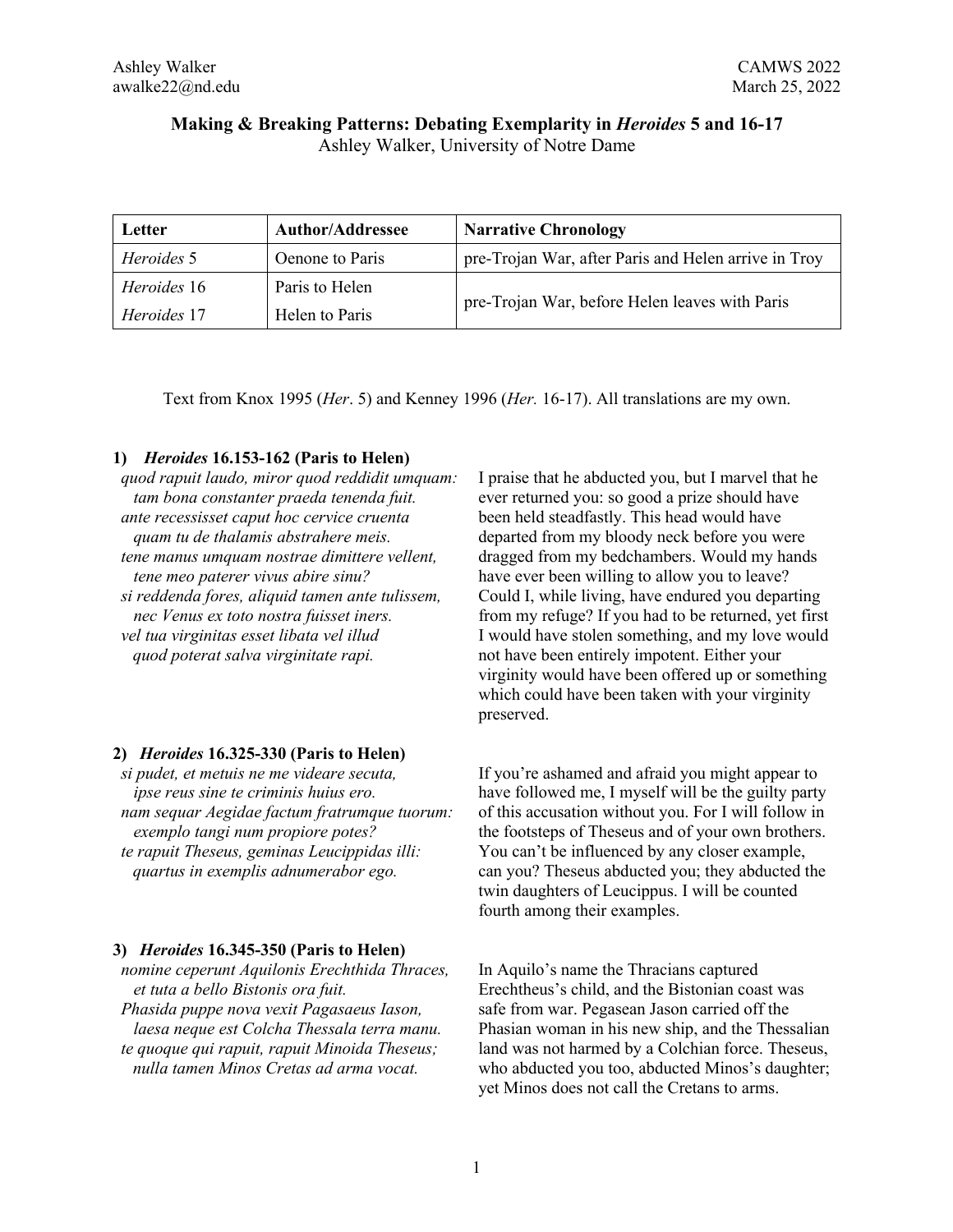## **4)** *Heroides* **5.125-134 (Oenone to Paris)**

*sit facie quamvis insignis, adultera certe est; deseruit socios hospite capta deos. illam de patria Theseus, nisi nomine fallor, nescioquis Theseus abstulit ante sua. a iuvene et cupido credatur reddita virgo? unde hoc compererim tam bene quaeris? amo. vim licet appelles et culpam nomine veles; quae totiens rapta est, praebuit ipsa rapi. at manet Oenone fallenti casta marito, et poteras falli legibus ipse tuis.*

No matter how remarkable in appearance she may be, she is surely an adulteress. She has abandoned her marriage gods because she was enamored with her guest. Theseus, unless I am mistaken about the name, some Theseus stole her away from her fatherland before. Is it believable that she was returned a virgin by a young and lustful man? You ask how I have learned this so well? I am in love. Even if you call it force and conceal the blame with terminology, she who has been taken so often has herself offered to be taken. But Oenone remains faithful to her deceitful husband, and you yourself were capable of being deceived on your own terms.

#### **5)** *Heroides* **5.99-108 (Oenone to Paris)**

*nec tibi, si sapias, fidam promitte Lacaenam, quae sit in amplexus tam cito versa tuos. ut minor Atrides temerati foedera lecti clamat et externo laesus amore dolet, tu quoque clamabis. nulla reparabilis arte laesa pudicitia est; deperit illa semel. ardet amore tui? sic et Menelaon amavit. nunc iacet in viduo credulus ille toro. felix Andromache, certo bene nupta marito! uxor ad exemplum fratris habenda fui.*

If you're wise, don't expect that Spartan woman who was turned so readily to your embraces—to be faithful to you. Just as the younger son of Atreus cries out about the violated bonds of his marriagebed and grieves because he has been wronged by an adulterous love, you also will cry out. Wounded chastity can be repaired by no art; it is lost but once. Does she burn with love for you? So too she loved Menelaus. Now he lies in a bereft bed because he was trusting. Happy Andromache, wellwed to a constant spouse! I was a wife who should have been kept after the example of your brother.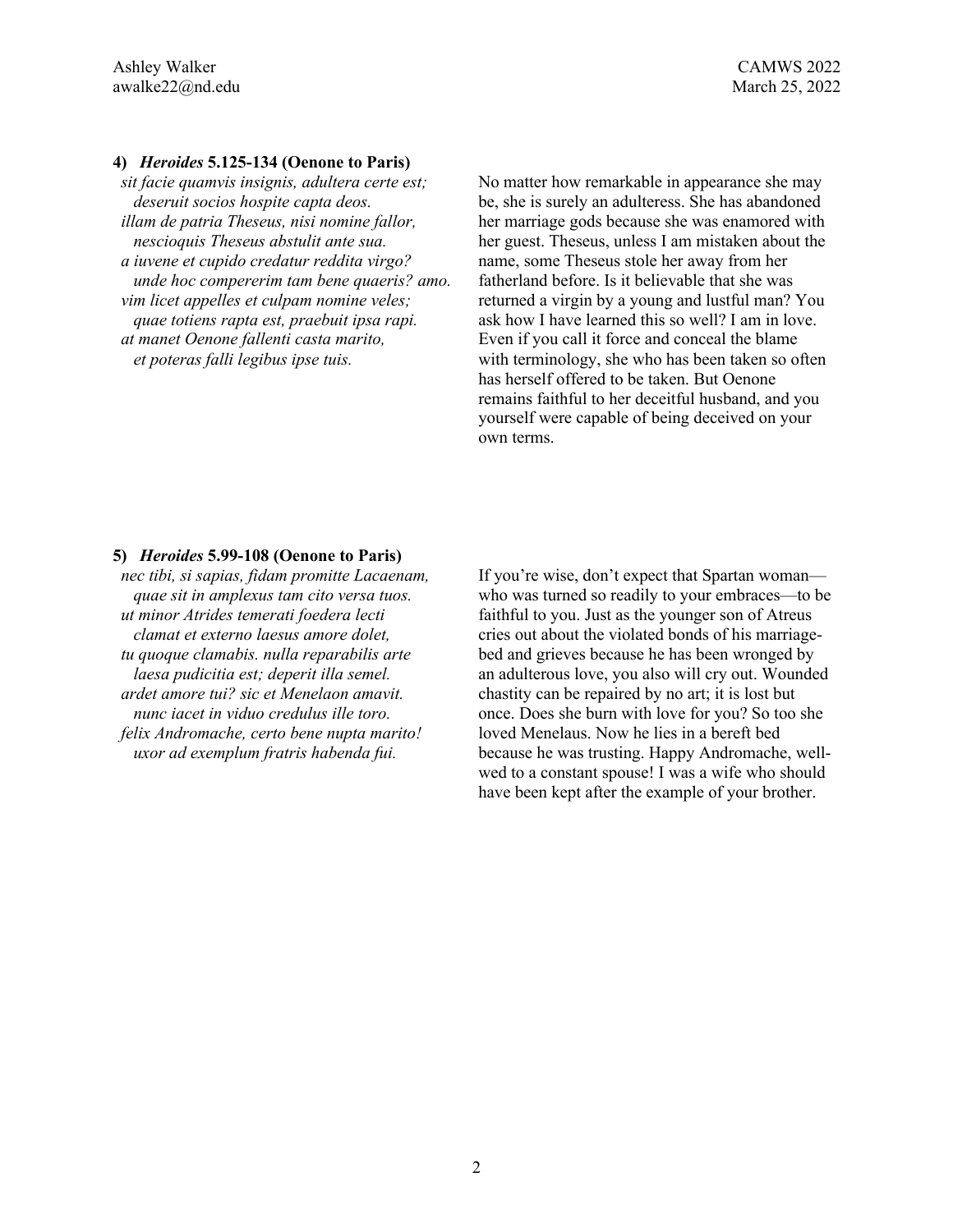#### **6)** *Heroides* **17.19-34 (Helen to Paris)**

*quo magis admiror quae sit fiducia coepti spemque tori dederit quae tibi causa mei. an, quia vim nobis Neptunius attulit heros, rapta semel videor bis quoque digna rapi? crimen erat nostrum si delenita fuissem; cum sim rapta, meum quid nisi nolle fuit? non tamen ex facto fructum tulit ille petitum: excepto redii passa timore nihil. oscula luctanti tantummodo pauca protervus abstulit, ulterius nil habet ille mei. quae tua nequitia est, non his contenta fuisset: di melius! similis non fuit ille tibi. reddidit intactam minuitque modestia crimen, et iuvenem facti paenituisse patet. Thesea paenituit, Paris ut succederet illi, ne quando nomen non sit in ore meum?*

All the more I wonder what assurance you have in your undertaking and what cause has granted you the expectation of my bed. Or, because the Neptunian hero roused violence with me, because I have been abducted once do I seem deserving of being abducted a second time also? It would have been my fault if I had been wooed; because I was abducted, what recourse did I have but to say no? Nevertheless he did not steal the gratification he sought from the deed: I returned after suffering nothing save fear. He, shameless, stole only a few kisses from me while I struggled, and he has nothing further of me. Such naughtiness as yours would not have been satisfied with this. May the gods will something better! He was not like you. He returned me intact and the crime was lessened by his restraint, and it is clear that he, a young man, repented of the deed. Did Theseus repent just so Paris might take his place, lest sometime my name might not be on people's lips?

#### **7)** *Heroides* **17.193-196 (Helen to Paris)**

*Hypsipyle testis, testis Minoia virgo est, de non exhibitis utraque questa toris tu quoque dilectam multos, infide, per annos diceris Oenonen destituisse tuam.*

Hypsipyle is witness, the Minoan maiden is witness, each lamenting their unconfirmed marriage beds. And you also, unfaithful one, are said to have abandoned your Oenone, even after she was loved for many years.

#### **8)** *Heroides* **17.227-234 (Helen to Paris)**

*quis mihi, si laedar, Phrygiis succurret in oris? unde petam fratres, unde parentis opem? omnia Medeae fallax promisit Iason: pulsa est Aesonia num minus illa domo? non erat Aeetes ad quem despecta rediret, non Idyia parens Chalciopeve soror. tale nihil timeo, sed nec Medea timebat; fallitur augurio spes bona saepe suo.*

Who will come to my aid on Phrygian shores, if I am harmed? Where will I look for my brothers, where a parent's help? Deceitful Jason promised everything to Medea. Wasn't she expelled from Jason's house all the same? There was no Aeetes to whom she could return after she was scorned, no mother Idyia or sister Chalciope. I fear nothing of the sort, but Medea wasn't afraid either. Good hope is often deceived by its own prediction.